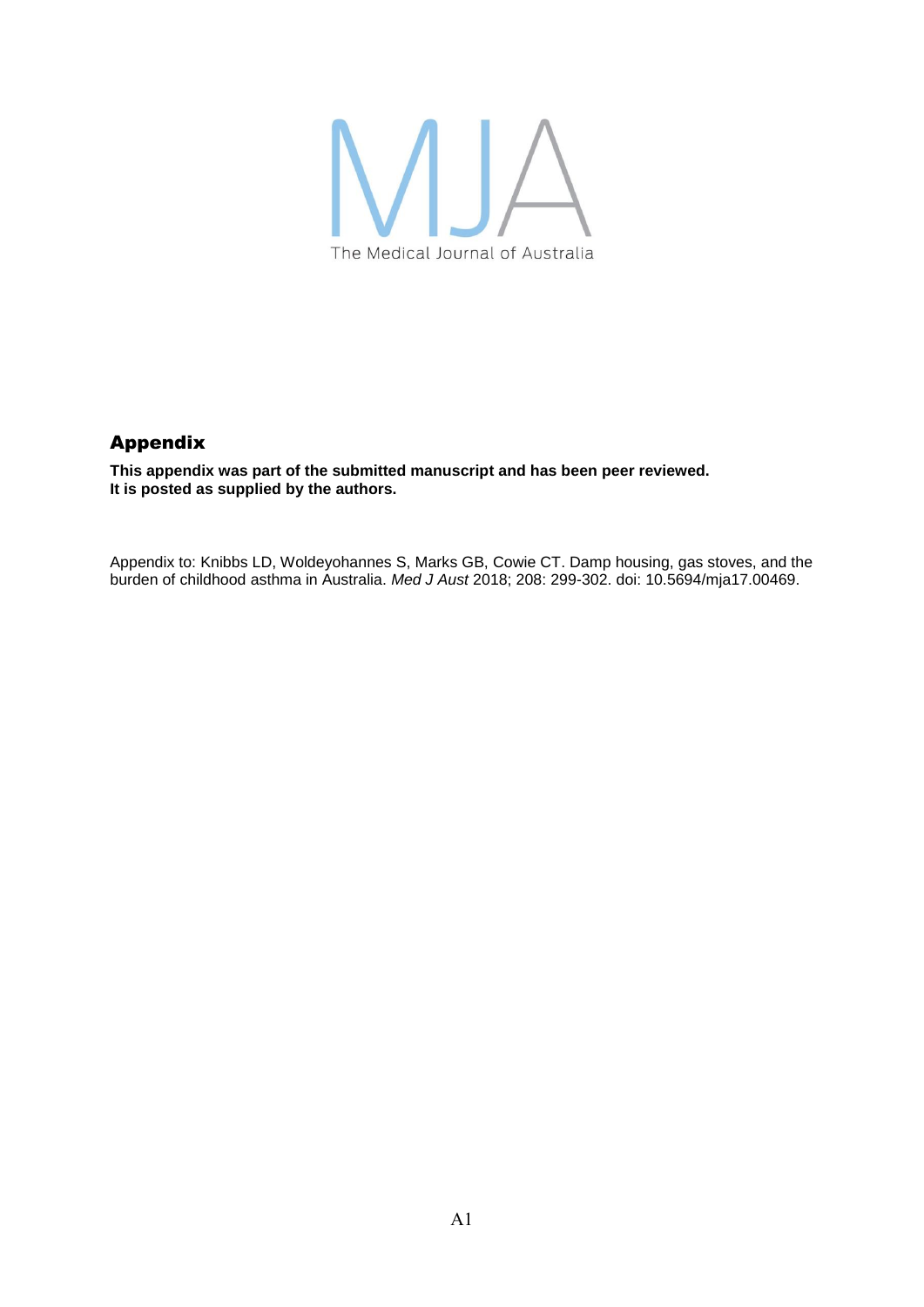## **Online appendix for:**

*Damp housing, gas stoves and the burden of childhood asthma in Australia*

#### Methods

Search terms to identify studies reporting residential dampness estimates in Australia (up to October, 2016)

#### PubMed

(australia[MeSH terms] OR australia[Title/Abstract]) AND damp\*[Title/Abstract] OR australia[Title/Abstract] OR australia[MeSH terms] AND (fungi[Title/Abstract] OR mould[Title/Abstract]) AND (indoor[Title/Abstract] OR household[Title/Abstract] OR home[Title/Abstract])

## Web of Science

TS=(damp\* AND australia), TS=(australia) AND (TS=(fungi) OR TS=(mould)) AND (TS=(indoor) OR TS=(household) OR TS=(home))

#### **Scopus**

TITLE-ABS-KEY(australia) AND (TITLE-ABS-KEY(damp\*), TITLE-ABS-KEY(australia) AND (((TITLE-ABS-KEY(fungi) OR TITLE-ABS-KEY(mould)) AND (TITLE-ABS-KEY(indoor) OR TITLE-ABS-KEY(household) OR TITLE-ABS-KEY(home))))

### Google Scholar

australia indoor "dampness" OR "mould"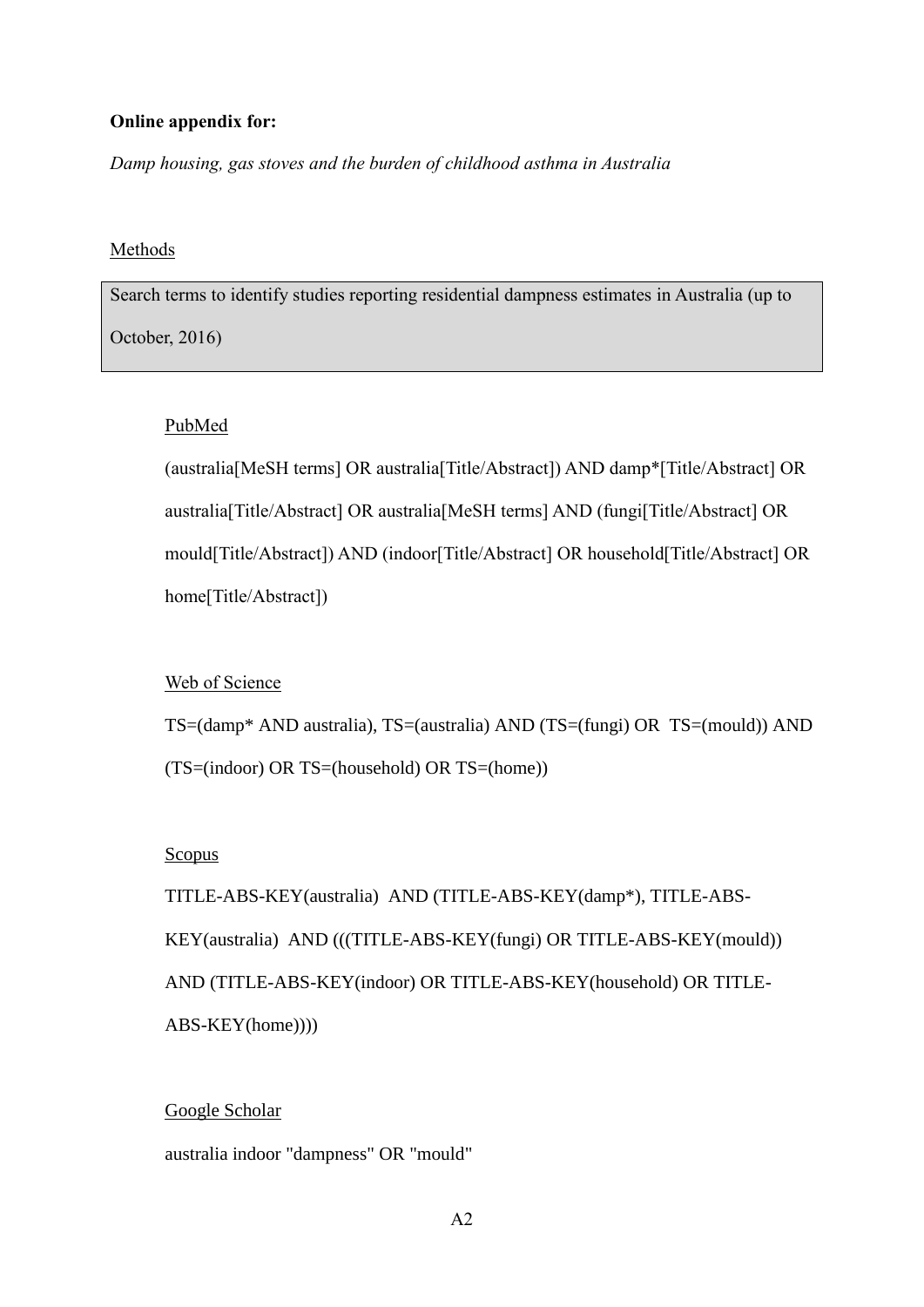Search terms to identify meta-analyses on dampness and childhood asthma (up to October 2016; published from 2011 onwards only)

## PubMed

(damp\*[Title/Abstract] OR mould[Title/Abstract] OR mould[Title/Abstract] OR fungi[Title/Abstract]) AND asthma[MeSH terms] AND meta[Title/Abstract]

Search terms to identify meta-analyses on gas stoves and childhood asthma (up to October 2016; published from 2011 onwards only)

## PubMed

gas\*[Title/Abstract] AND asthma[MeSH terms] AND meta[Title/Abstract]

## **Results**

References 1 through 9 are the studies reporting dampness identified through the literature search and which were used to derive population-weighted dampness estimates.

Tables A1 and A2 present the sensitivity of PAF and burden estimates to changes in individual parameters.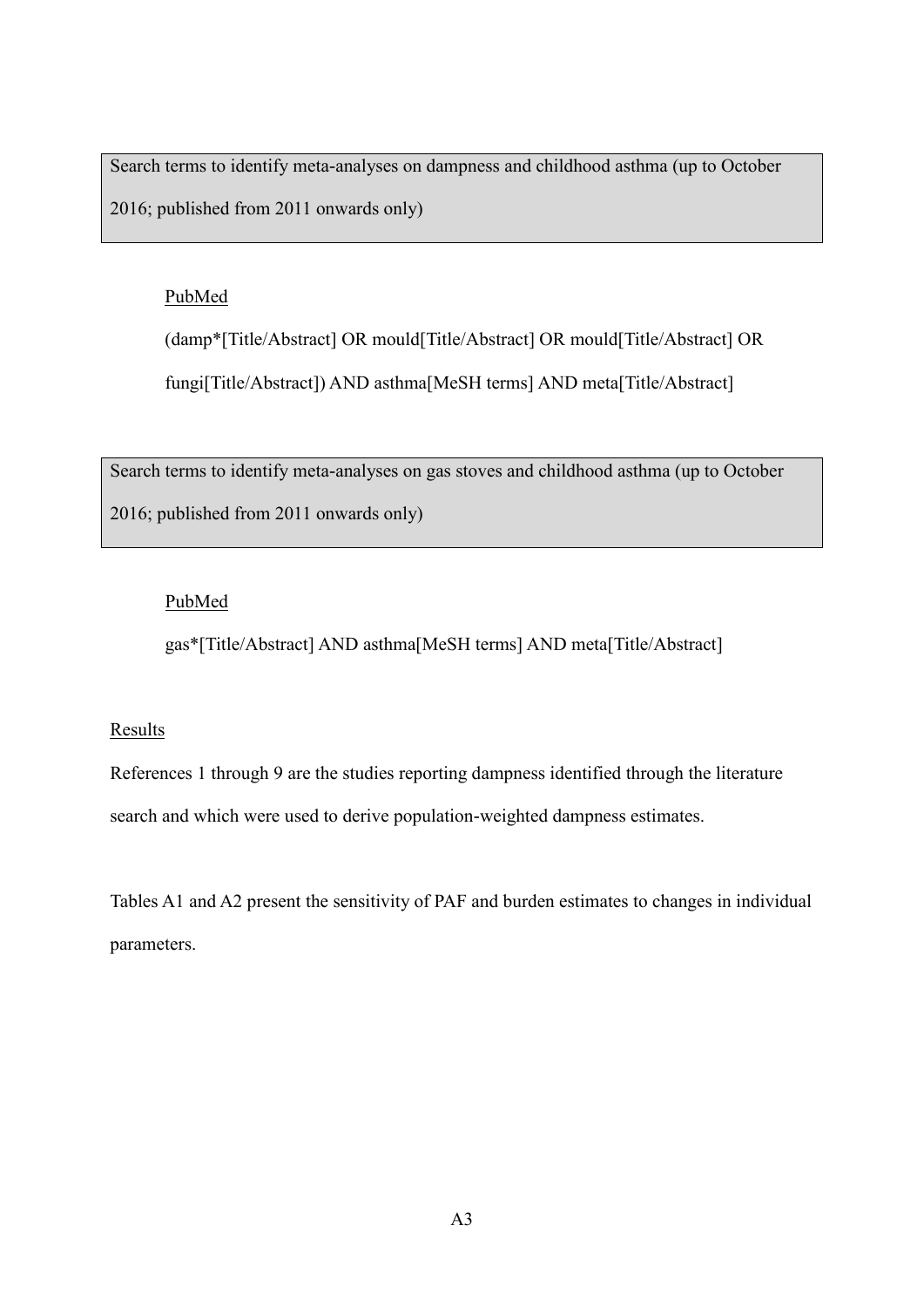Table 1. Sensitivity of dampness estimates.  $a^2$  base scenario for dampness, using overall population-weighted dampness prevalence ( $n = 7538$ ) homes), effect estimate for exposure to dampness and new (i.e. incident) asthma reported by Quansah et al.  $(2012)$ ,<sup>10</sup> children ≤14 years only.

| Scenario                                      | Proportion | Outcome    | <b>Effect size</b>  | Age             | <b>PAF</b>          | <b>DALYs</b>        |
|-----------------------------------------------|------------|------------|---------------------|-----------------|---------------------|---------------------|
|                                               | exposed    |            | $(95\% \text{ CI})$ |                 | $(95\% \text{ CI})$ | $(95\% \text{ CI})$ |
|                                               | (s.d.)     |            |                     |                 |                     |                     |
| <b>Dampness</b> <sup>a</sup>                  | 0.261      | New asthma | $1.33(1.12-1.56)$   | $\leq$ 14 years | $0.079(0.031 -$     | 1760 (416-          |
|                                               | (0.094)    |            |                     |                 | 0.126)              | 3104)               |
| Excluding large Tasmanian                     | 0.237      | New asthma | $1.33(1.12-1.56)$   | $\leq$ 14 years | $0.072(0.027 -$     | 1606 (337-          |
| study <sup>9</sup> (leaving $n = 3,413$ homes | (0.093)    |            |                     |                 | 0.117)              | 2876)               |
| after it was excluded)                        |            |            |                     |                 |                     |                     |
| Any exposure (i.e., dampness,                 | 0.261      | New asthma | $1.35(1.23-1.49)$   | $\leq$ 14 years | $0.083(0.048 -$     | 1864 (695-          |
| water damage, visible mould or                | (0.094)    |            |                     |                 | 0.118)              | 3034)               |
| mould odour)                                  |            |            |                     |                 |                     |                     |
| Age $\leq$ 19                                 | 0.261      | New asthma | $1.33(1.12-1.56)$   | $\leq$ 19 years | $0.079(0.031 -$     | 2508 (578-          |
|                                               | (0.094)    |            |                     |                 | 0.126)              | 4439)               |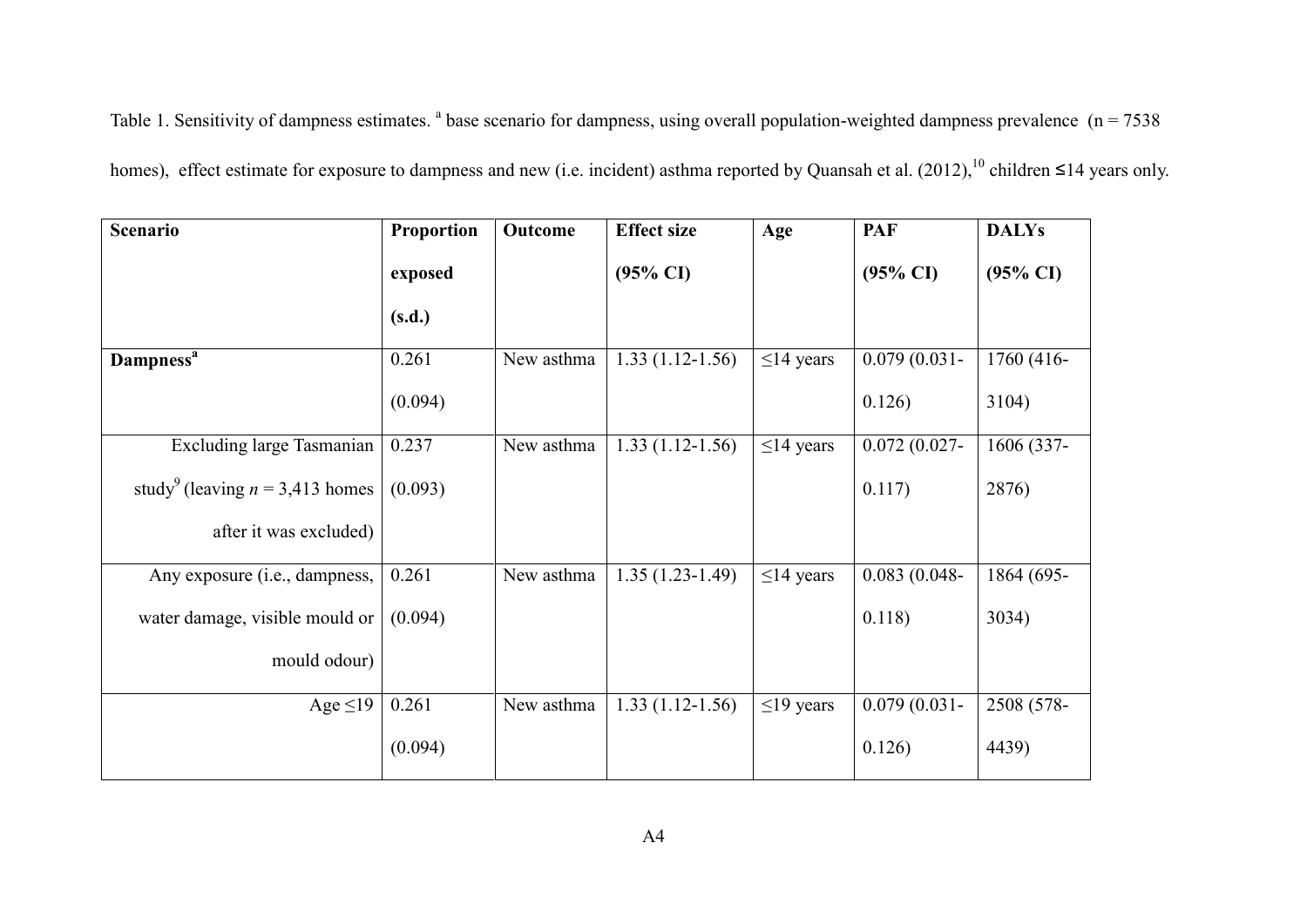Table 2. Sensitivity of gas stove estimates. <sup>b</sup> base scenario for gas stoves, using overall gas stove prevalence (*n* = 12,841 households), effect estimate for exposure to gas stoves and all asthma (i.e. current + lifetime asthma) reported by Lin et al.  $(2013)$ ,<sup>11</sup> children  $\leq$ 14 years only.

| <b>Scenario</b>         | Proportion     | Outcome         | <b>Effect size</b>  | Age             | <b>PAF</b>          | <b>DALYs</b>        |
|-------------------------|----------------|-----------------|---------------------|-----------------|---------------------|---------------------|
|                         | exposed (s.e.) |                 | $(95\% \text{ CI})$ |                 | $(95\% \text{ CI})$ | $(95\% \text{ CI})$ |
| Gas stoves <sup>b</sup> | 0.382(0.008)   | All asthma      | $1.37(1.22 - 1.53)$ | $\leq$ 14 years | $0.123(0.089 -$     | 2756 (1271-4242)    |
|                         |                | $current +$     |                     |                 | 0.158)              |                     |
|                         |                | lifetime)       |                     |                 |                     |                     |
| Current asthma          | 0.382(0.008)   | Current asthma  | $1.49(1.28-1.73)$   | $\leq$ 14 years | $0.157(0.116 -$     | 3504 (1657-5351)    |
|                         |                |                 |                     |                 | 0.198)              |                     |
| Lifetime asthma         | 0.382(0.008)   | Lifetime asthma | $1.29(1.09-1.53)$   | $\leq$ 14 years | $0.099(0.046 -$     | 2200 (623-3777)     |
|                         |                |                 |                     |                 | 0.152)              |                     |
| Age $\leq$ 19           | 0.382(0.008)   | All asthma      | $1.37(1.22 - 1.53)$ | $\leq$ 19 years | $0.123(0.089 -$     | 3938 (1895-5981)    |
|                         |                | $current +$     |                     |                 | 0.158)              |                     |
|                         |                | lifetime)       |                     |                 |                     |                     |
| 75% reduction in        | 0.096(0.008)   | All asthma      | $1.37(1.22 - 1.53)$ | $\leq$ 14 years | $0.034(0.022 -$     | 761 (322-1199)      |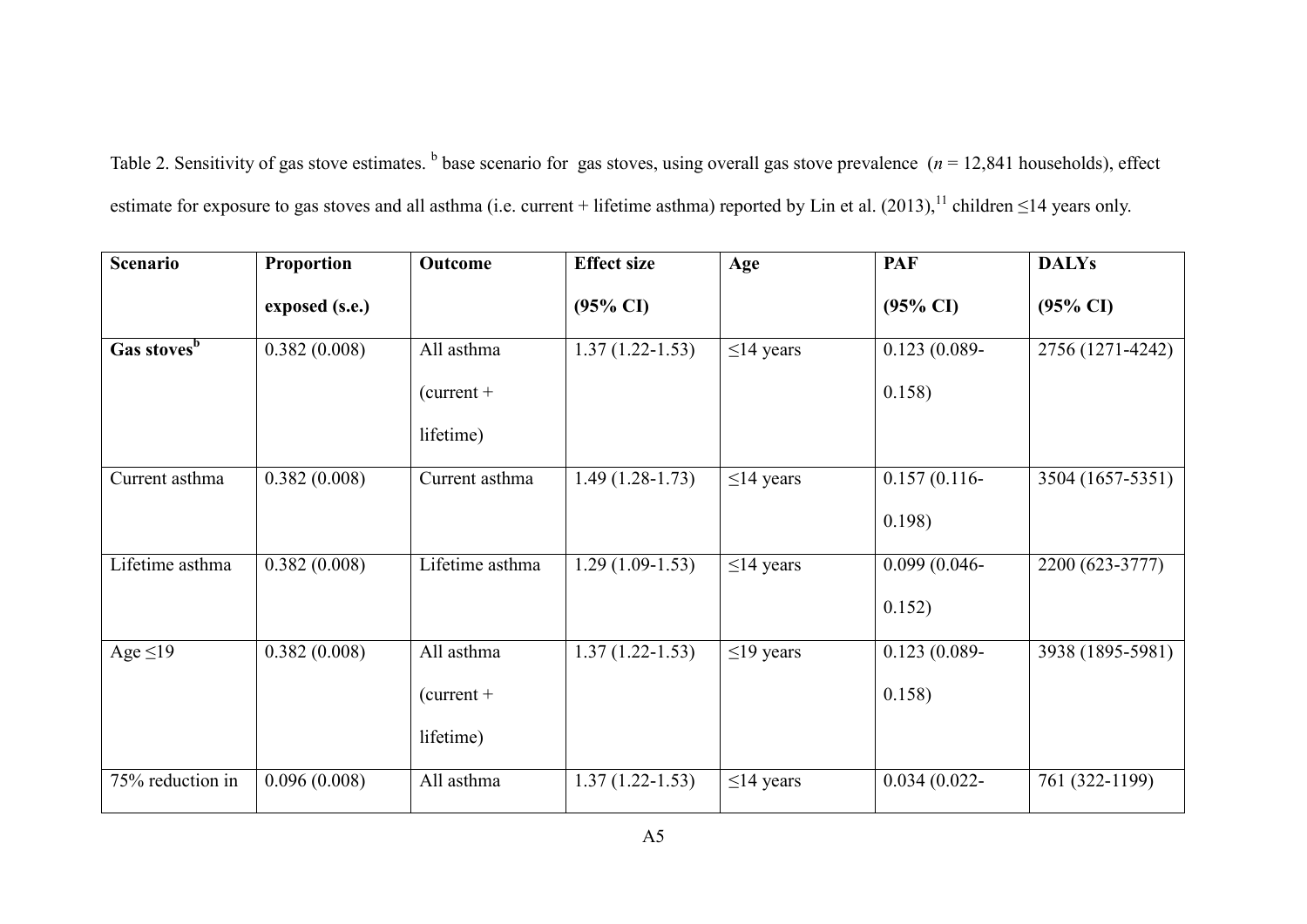| exposure to gas    |              | $current +$     |                   |                 | 0.046)          |                |
|--------------------|--------------|-----------------|-------------------|-----------------|-----------------|----------------|
| combustion due to  |              | lifetime)       |                   |                 |                 |                |
| externally vented  |              |                 |                   |                 |                 |                |
| range hood $^{12}$ |              |                 |                   |                 |                 |                |
|                    | 0.096(0.008) | Current asthma  | $1.49(1.28-1.73)$ | $\leq$ 14 years | $0.045(0.030-$  | 996 (430-1563) |
|                    |              |                 |                   |                 | 0.060)          |                |
|                    | 0.096(0.008) | Lifetime asthma | $1.29(1.09-1.53)$ | $\leq$ 14 years | $0.027(0.011 -$ | 600 (142-1058) |
|                    |              |                 |                   |                 | 0.043)          |                |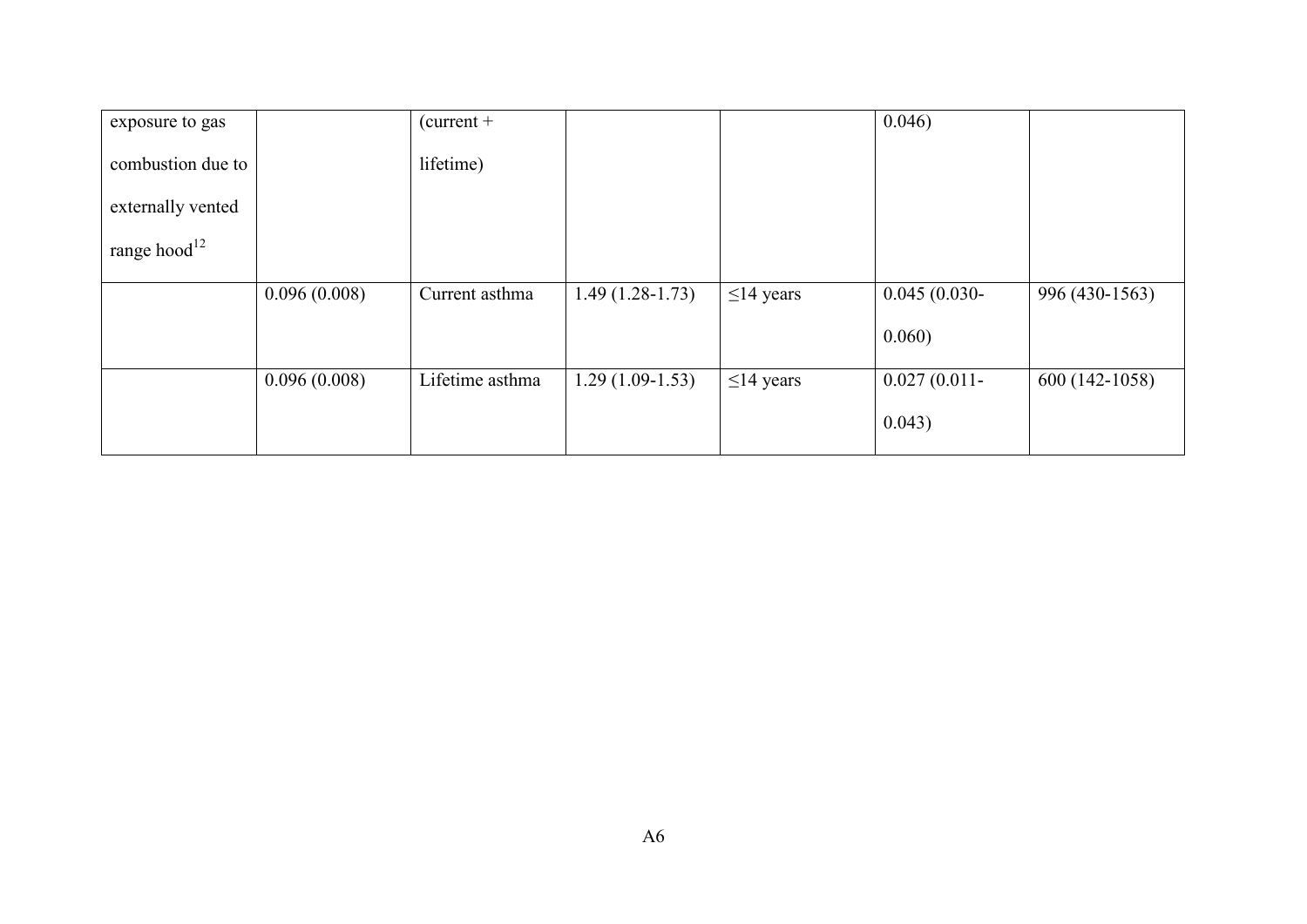## **References**

- 1. Couper D, Ponsonby A-L, Dwyer T. Determinants of dust mite allergen concentrations in infant bedrooms in Tasmania. *Clin Exp Allergy*. 1998;28:715-723.
- 2. Mihrshahi S, Marks G, Vanlaar C, Tovey E, Peat J. Predictors of high house dust mite allergen concentrations in residential homes in Sydney. *Allergy*. 2002;57:137-142.
- 3. Zhang G, Spickett J, Rumchez K, Lee AH, Stick S. Snoring in primary school children and domestic environment: A Perth school based study. *Resp Res*. 2004;5:19.
- 4. Garrett MH, Rayment PR, Hooper MA, Abramson MJ, Hooper BM. Indoor airborne fungal spores, house dampness and associations with environmental factors and respiratory health in children. *Clin Exp Allergy*. 1998:28;459-467.
- 5. Dharmage S, Bailey M, Raven J, Cheng A, Rolland J, Thien F, Forbes A, Abramson M, Walters EH. Residential characteristics influence Der p 1 levels in homes in Melbourne, Australia. *Clin Exp Allergy*. 1999;29:461-469.
- 6. Dharmage S, Bailey M, Raven J, Abeyawickrama K, Cao D, Guest D, Rolland J, Forbes A, Thien F, Abramson M, Walters EH. Mouldy houses influence symptoms of asthma among atopic individuals. *Clin Exp Allergy*. 2002;32:714-720.
- 7. Zhang G, Neumeister-Kemp H, Garrett M, Kemp P, Stick S, Franklin P. Exposure to airborne mould in school environmental and nasal patency in children. *Indoor Built Environ*. 2013:22:608-617.
- 8. Ponsonby A-L, Couper D, Dwyer T, Carmichael A, Kemp A, Cochrane J. The relation between infant indoor environment and subsequent asthma. *Epidemiology*. 2000;11:128- 135.
- 9. Meszaros D, Burgess J, Walters EH, Johns D, Markos J, Giles G, Hopper J, Abramson M, Dharmage SC, Matheson M. Domestic airborne pollutants and asthma and respiratory symptoms in middle age. *Respirology*. 2014;19:411-418. 18.
	- A7